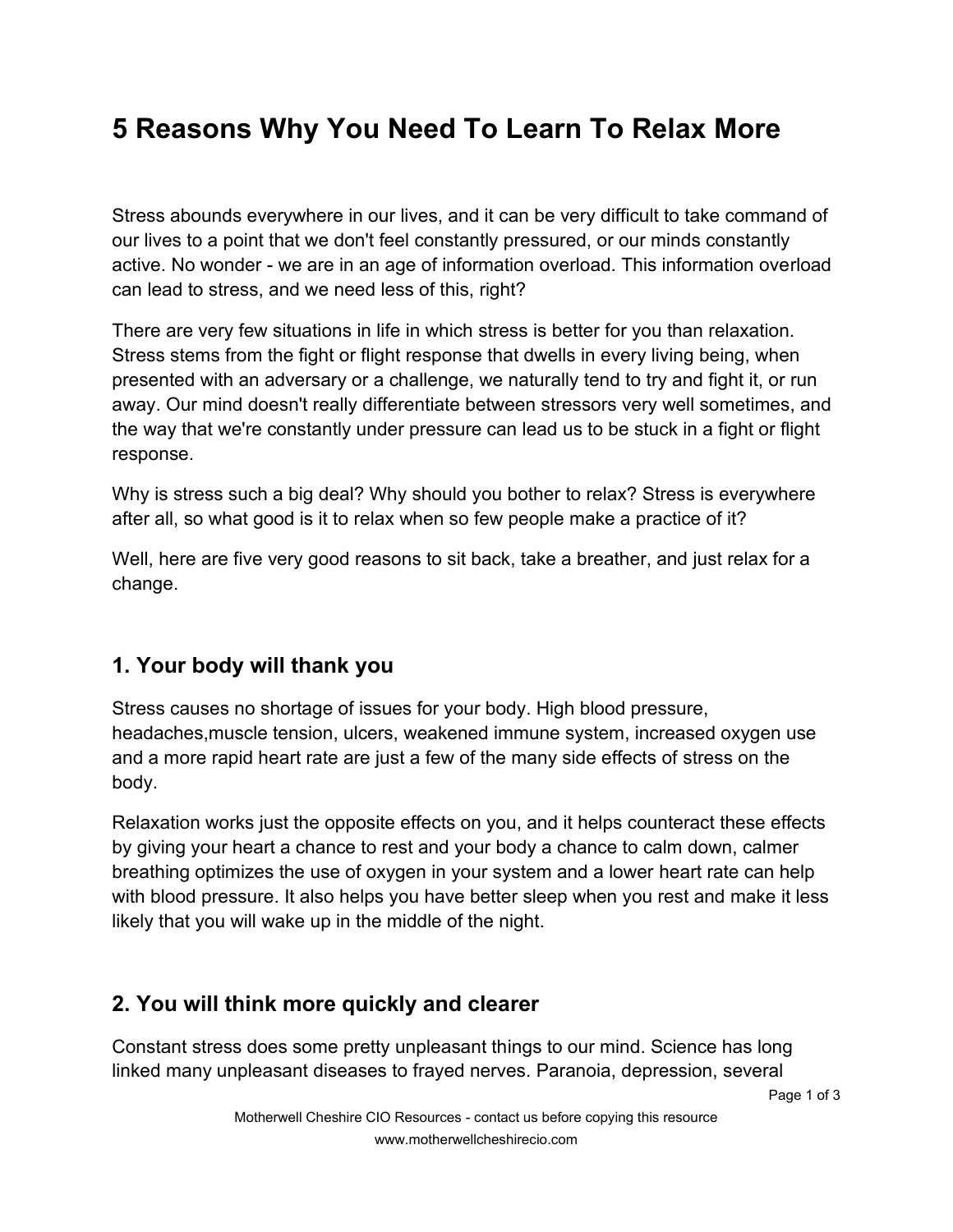syndromes and even just a general feeling of not thinking straight can come from too much stress in your life. It bogs down how you think and can cause you to make bad decisions.

By taking time to relax and put your troubles on hold for a little while, you're allowing your mind to recover. Sometimes after relaxing and thinking on a problem, the solution is easier to come up with than if you just keep trying to fight through it. If your mind is calm, ycu can react to stimuli faster than if you're burdened with unnecessary and often unrelated worries.

## **3. Your emotions will be more leveled out**

We've all had a night before a big test or a large presentation at work where we can't quite control our emotional responses to those around us. When you're stressed or tired, you operate with less conscious control over your emotional response, which can lead to lashing out at people you care about, or upsetting strangers by acting out.

Relaxing allows you to hold better control over your emotions, and to flow through them more smoothly than if you are stressed out. When you're calm and relaxed, it allows you to examine your emotions without acting on them, and to make sure the emotional response is fitting for the situation.

### **4. You will be more efficient at work**

Staying relaxed at the work place can be very hard. Deadlines, bosses, annoying co workers and difficult customers can make it very hard to keep a cool head. This in turn can lead you to become one of those annoying co-workers and perpetuate the cycle, making work an even worse place to be.

It's still best to try to stay relaxed. You'll be better at reasoning and problem solving than if your mind is alight with stress and you'll also enjoy more energy and concentration if you're feeling good. A friendly worker or employee can even sometimes spread the relaxation and good cheer to others, causing the work place to be more pleasant.

# **5. You'll help boost those around you**

Emotions and attitudes have energy to them, if you've ever been in a class room the day students start filing in for a big test: you know exactly what I'm talking about. The air in the room feels just a little heavy, everyone feels tense, it's hard to place, but if you